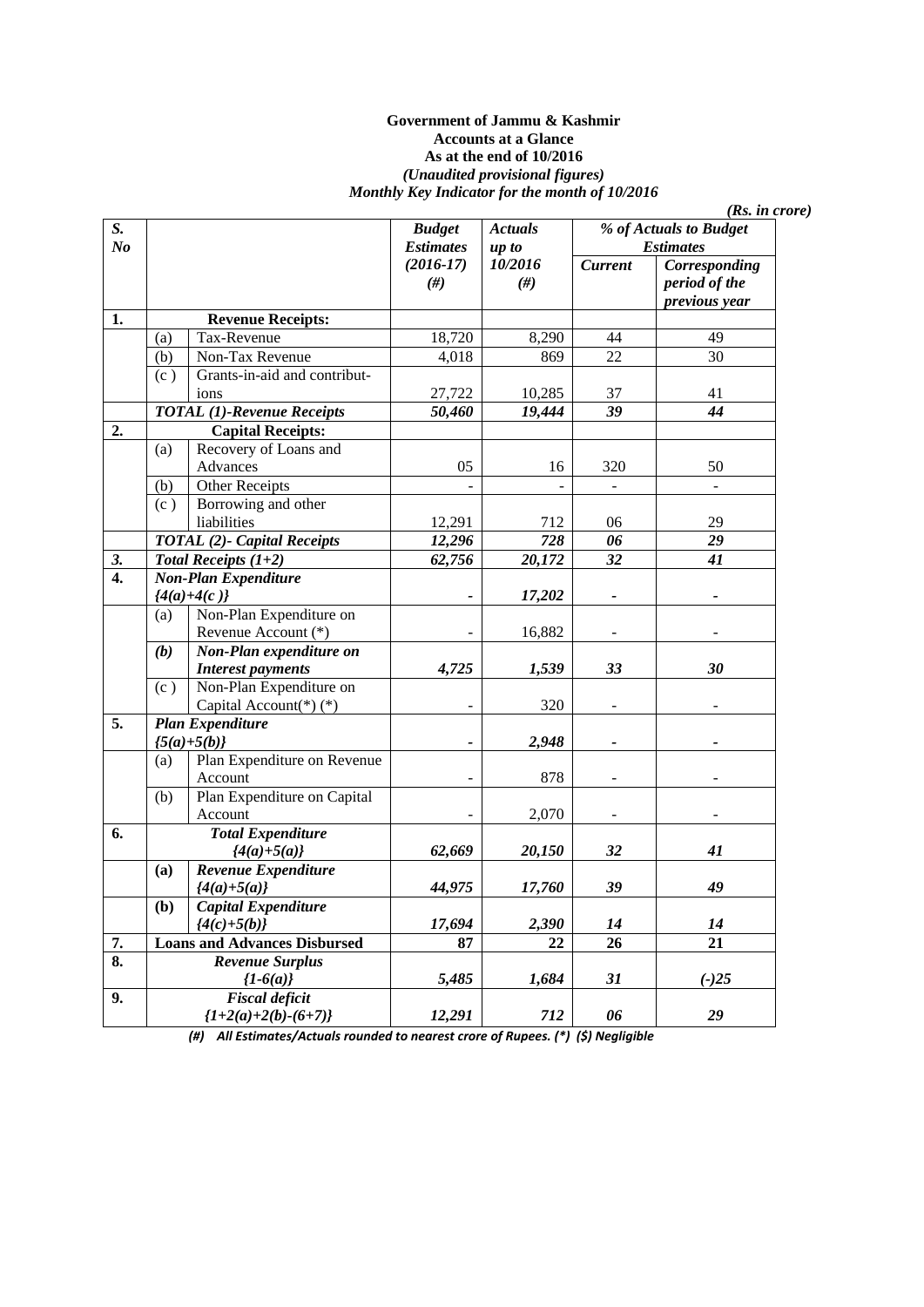# (Format of Progressive Figures)

#### T A X R E V E N U E

(Rs. in crore)

| <b>Month</b> | 2016-17        |                | 2015-16        |             |
|--------------|----------------|----------------|----------------|-------------|
|              | Monthly $(\#)$ | Progressive(#) | <b>Monthly</b> | Progressive |
| April        | 1,109          | 1,109          | 942            | 942         |
| May          | 1,036          | 2,145          | 345            | 1287        |
| June         | 1,009          | 3,154          | 2023           | 3310        |
| July         | 1,465          | 4,619          | 1606           | 4916        |
| August       | 383            | 5,002          | 356            | 5272        |
| September    | 1,612          | 6,614          | 58             | 5330        |
| October      | 1,676          | 8,290          | 2530           | 7860        |
| November     |                |                | 985            | 8845        |
| December     |                |                | 1518           | 10363       |
| January      |                |                | 1080           | 11443       |
| February     |                |                | 1523           | 12966       |
| March        |                |                | 1117           | 14083       |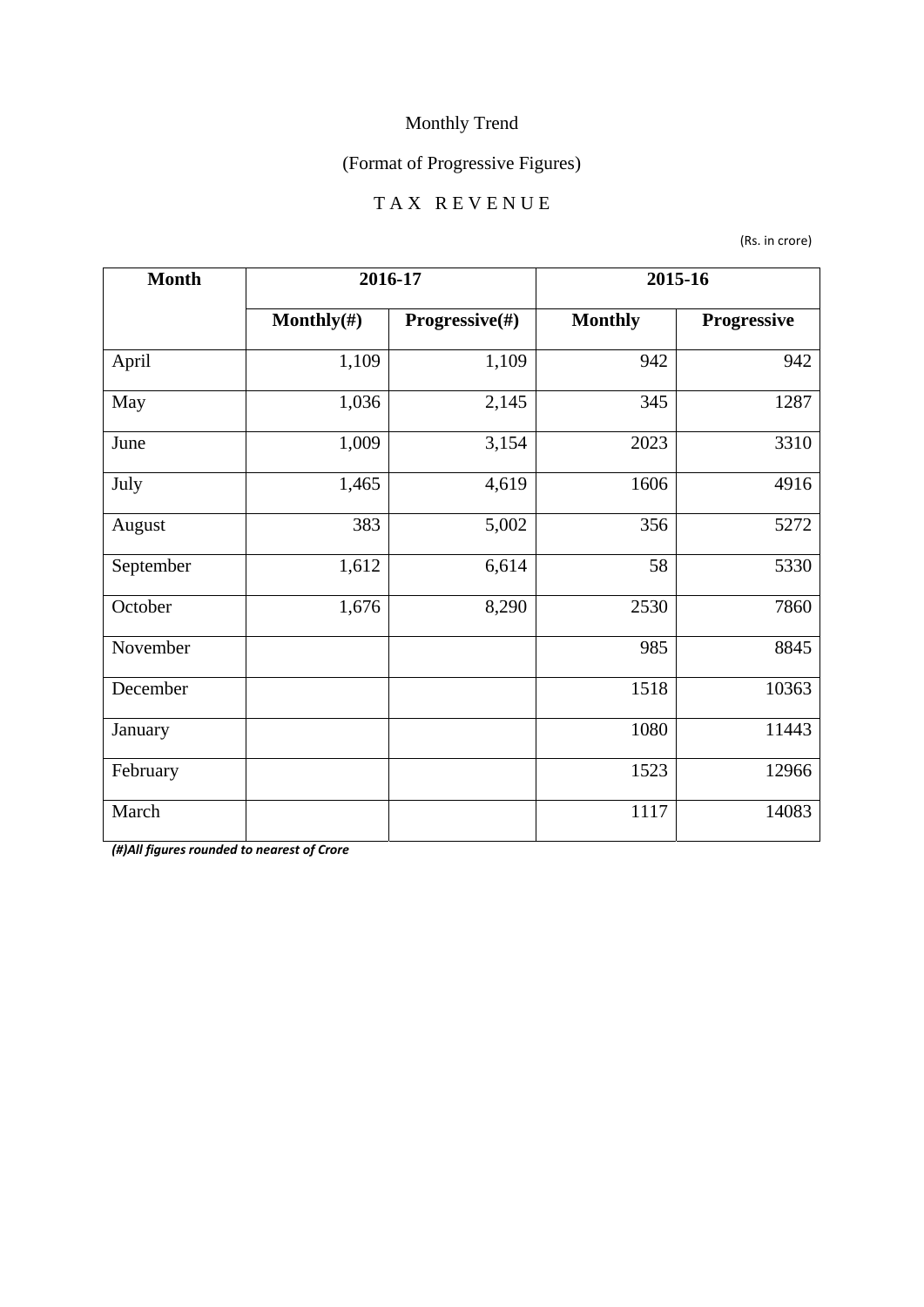# (Format of Progressive Figures)

#### N O N-T A X R E V E N U E

(Rs. in crore)

| <b>Month</b> | 2016-17        |                | 2015-16        |             |
|--------------|----------------|----------------|----------------|-------------|
|              | Monthly $(\#)$ | Progressive(#) | <b>Monthly</b> | Progressive |
| April        | 95             | 95             | 108            | 108         |
| May          | 120            | 215            | 125            | 233         |
| June         | 115            | 330            | 135            | 368         |
| July         | 182            | 512            | 161            | 529         |
| August       | 100            | 612            | 161            | 690         |
| September    | 118            | 730            | 112            | 802         |
| October      | 139            | 869            | 265            | 1067        |
| November     |                |                | 161            | 1228        |
| December     |                |                | 182            | 1410        |
| January      |                |                | 185            | 1595        |
| February     |                |                | 189            | 1784        |
| March        |                |                | 361            | 2145        |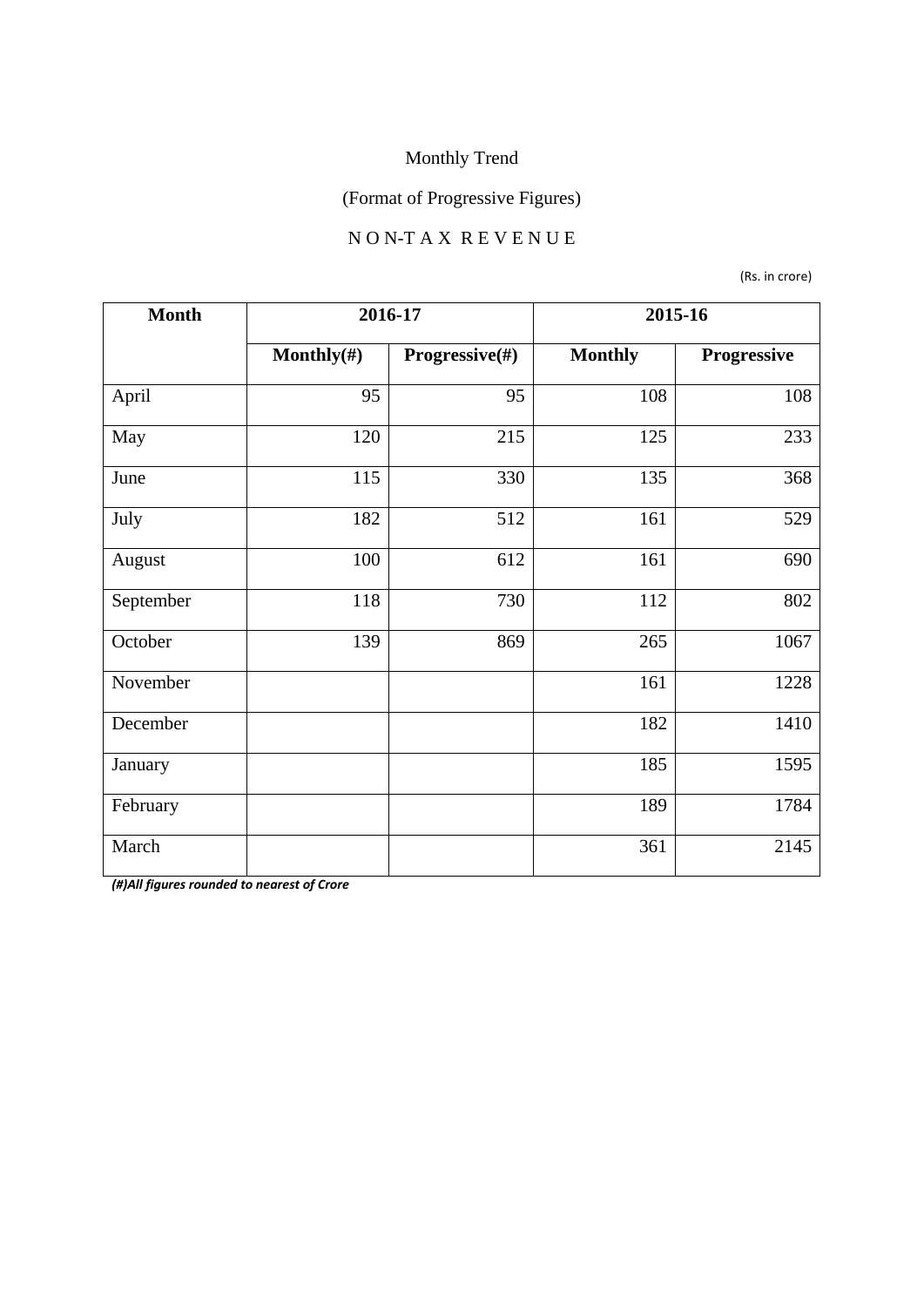## (Format of Progressive Figures)

# Revenue Receipts of

#### GRANTS-IN-AID AND CONTRIBUTIONS

(Rs. in crore)

| <b>Month</b> | 2016-17           |                | 2015-16                  |             |
|--------------|-------------------|----------------|--------------------------|-------------|
|              | Monthly $(\#)$    | Progressive(#) | <b>Monthly</b>           | Progressive |
| April        |                   |                | $\overline{\phantom{0}}$ |             |
| May          | 2,348             | 2,348          |                          |             |
| June         | 1,985             | 4,333          | 3978                     | 3978        |
| July         | 1,258             | 5,591          | 2216                     | 6194        |
| August       | $\qquad \qquad -$ | 5,591          | $\overline{\phantom{a}}$ | 6194        |
| September    | 3,272             | 8,863          |                          | 6194        |
| October      | 1,422             | 10,285         | 1352                     | 7546        |
| November     |                   |                | 996                      | 8542        |
| December     |                   |                | 2819                     | 11361       |
| January      |                   |                | $\overline{\phantom{0}}$ | 11361       |
| February     |                   |                | 5246                     | 16607       |
| March        |                   |                | 909                      | 17516       |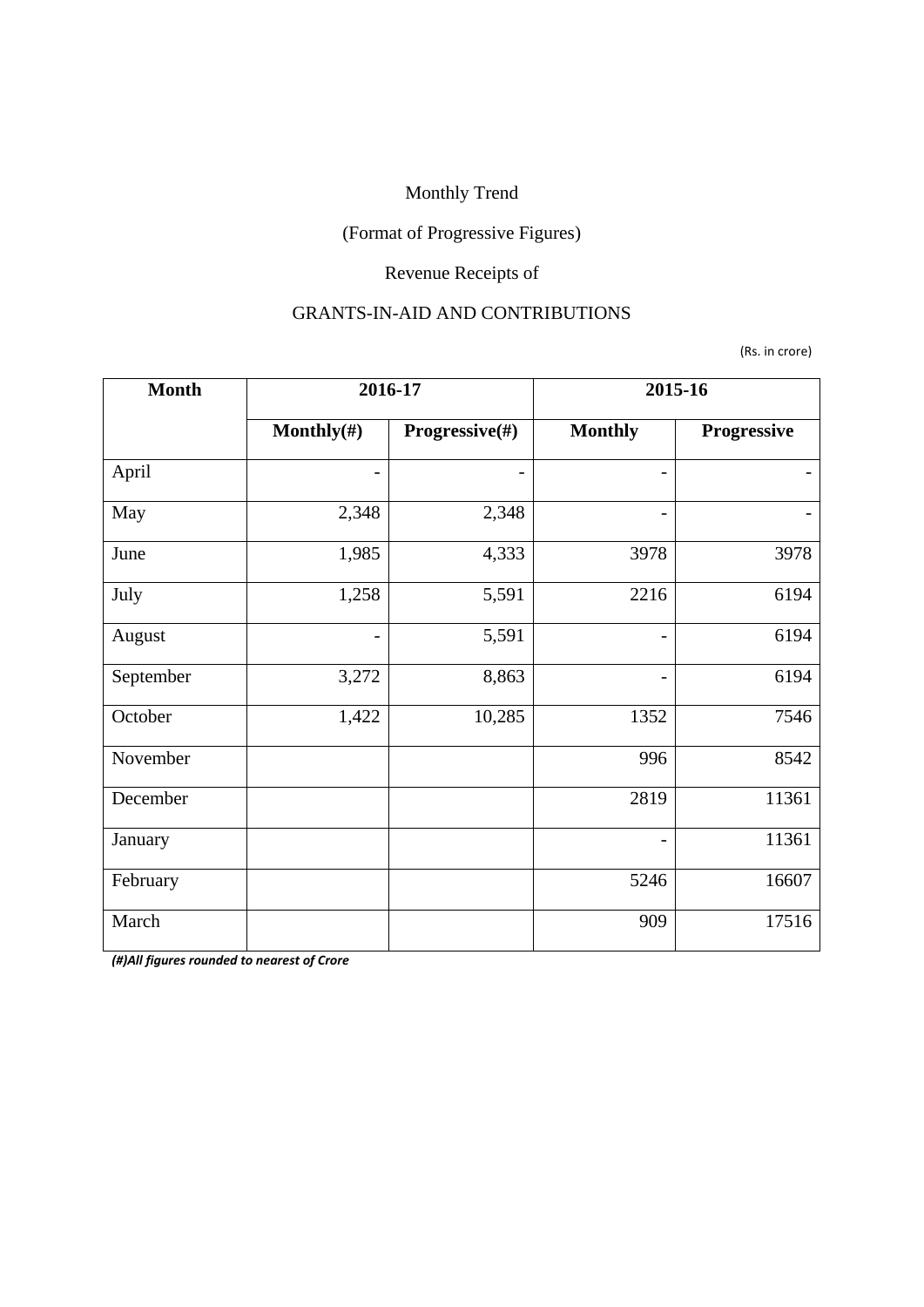# (Format of Progressive Figures)

#### RECOVERY OF LOANS AND ADVANCES

(Rs. in crore)

| <b>Month</b> | 2016-17                  |                |                          | 2015-16     |
|--------------|--------------------------|----------------|--------------------------|-------------|
|              | Monthly $(\#)$           | Progressive(#) | <b>Monthly</b>           | Progressive |
| April        | 02                       | 02             | (a)                      | (A)         |
| May          | $\overline{\phantom{a}}$ | 02             | (b)                      | (B)         |
| June         | 01                       | 03             | (c)                      | (C)         |
| July         | 13                       | 16             | (d)                      | (D)         |
| August       | $\overline{\phantom{a}}$ | 16             | (e)                      | 01          |
| September    | $\overline{\phantom{a}}$ | 16             | 01                       | 02          |
| October      | $\overline{\phantom{a}}$ | 16             | $\overline{\phantom{0}}$ | 02          |
| November     |                          |                | 01                       | 03          |
| December     |                          |                | (f)                      | 03          |
| January      |                          |                | (g)                      | 03          |
| February     |                          |                | 01                       | 04          |
| March        |                          |                | $\overline{\phantom{a}}$ | 04          |

| $(a)$ Rs.0.11 crore only  | (A) Rs. 0.11 crore only |
|---------------------------|-------------------------|
| (b)Rs.0.07 crore only     | (B) Rs.0.18 crore only  |
| (c)Rs.0.11 crore only     | (C) Rs.0.29 crore only  |
| (d)Rs.0.10 crore only     | (D) Rs.0.39 crore only  |
| (e)Rs.0.14 crore only     |                         |
| (f) $Rs. 0.10$ crore only |                         |
| $(q)$ Rs. 0.14 crore only |                         |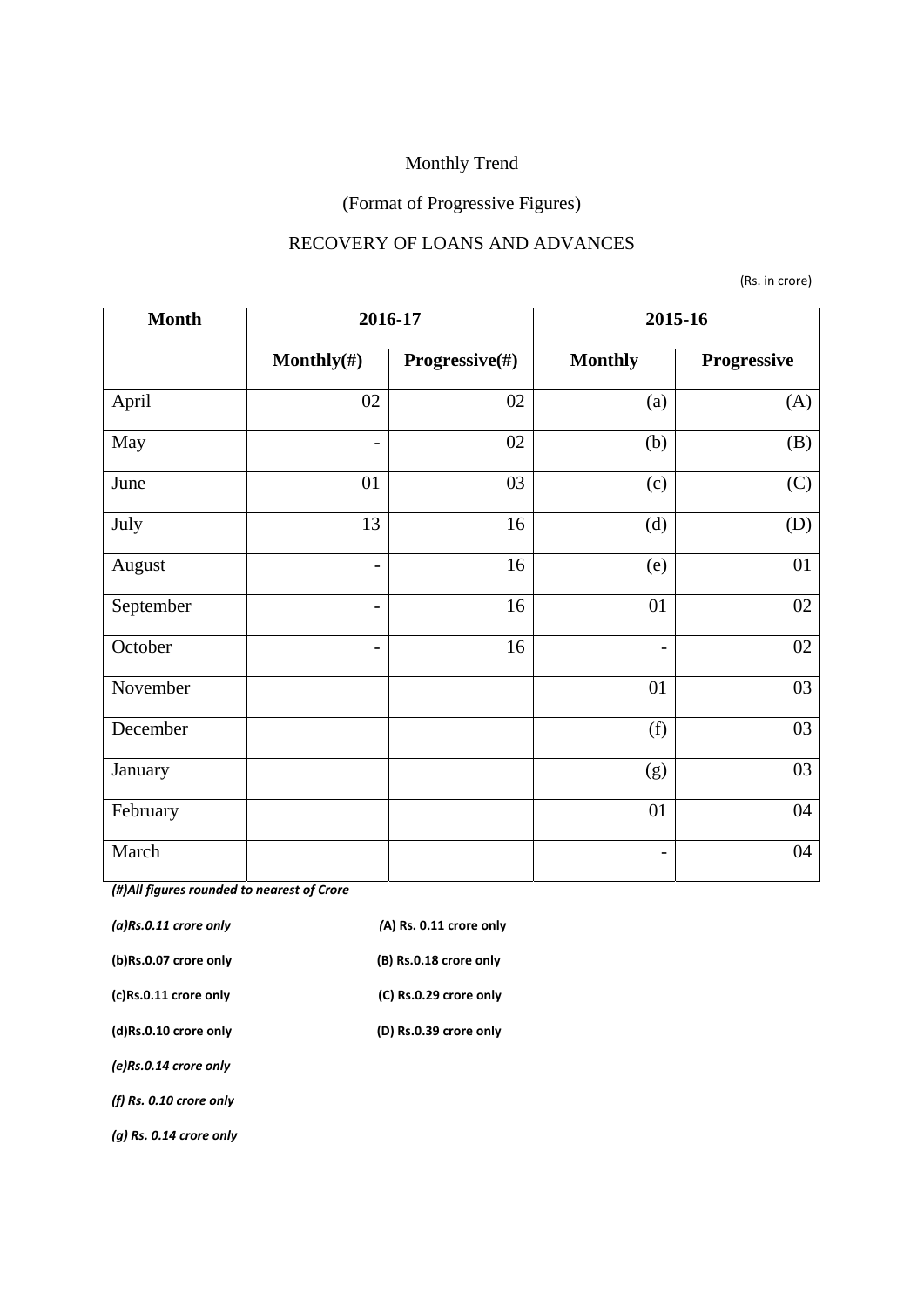# (Format of Progressive Figures)

#### BORROWINGS AND OTHER LIABILITIES

(Rs. in crore)

| <b>Month</b> | 2016-17        |                | 2015-16        |             |
|--------------|----------------|----------------|----------------|-------------|
|              | Monthly $(\#)$ | Progressive(#) | <b>Monthly</b> | Progressive |
| April        | 376            | 376            | 906            | 906         |
| May          | $(-)911$       | $(-)535$       | 1614           | 2,520       |
| June         | $(-)518$       | $(-)1,053$     | $(-)2974$      | $(-)454$    |
| July         | 389            | $(-)664$       | $(-)1332$      | $(-)1,786$  |
| August       | 1,987          | 1,323          | 2786           | 1000        |
| September    | $(-)1,524$     | $(-)201$       | 21164          | 22164       |
| October      | 913            | 712            | $(-)20100$     | 2064        |
| November     |                |                | 412            | 2476        |
| December     |                |                | $(-)694$       | 1782        |
| January      |                |                | 1707           | 3489        |
| February     |                |                | $(-)3244$      | 245         |
| March        |                |                | 7519           | 7764        |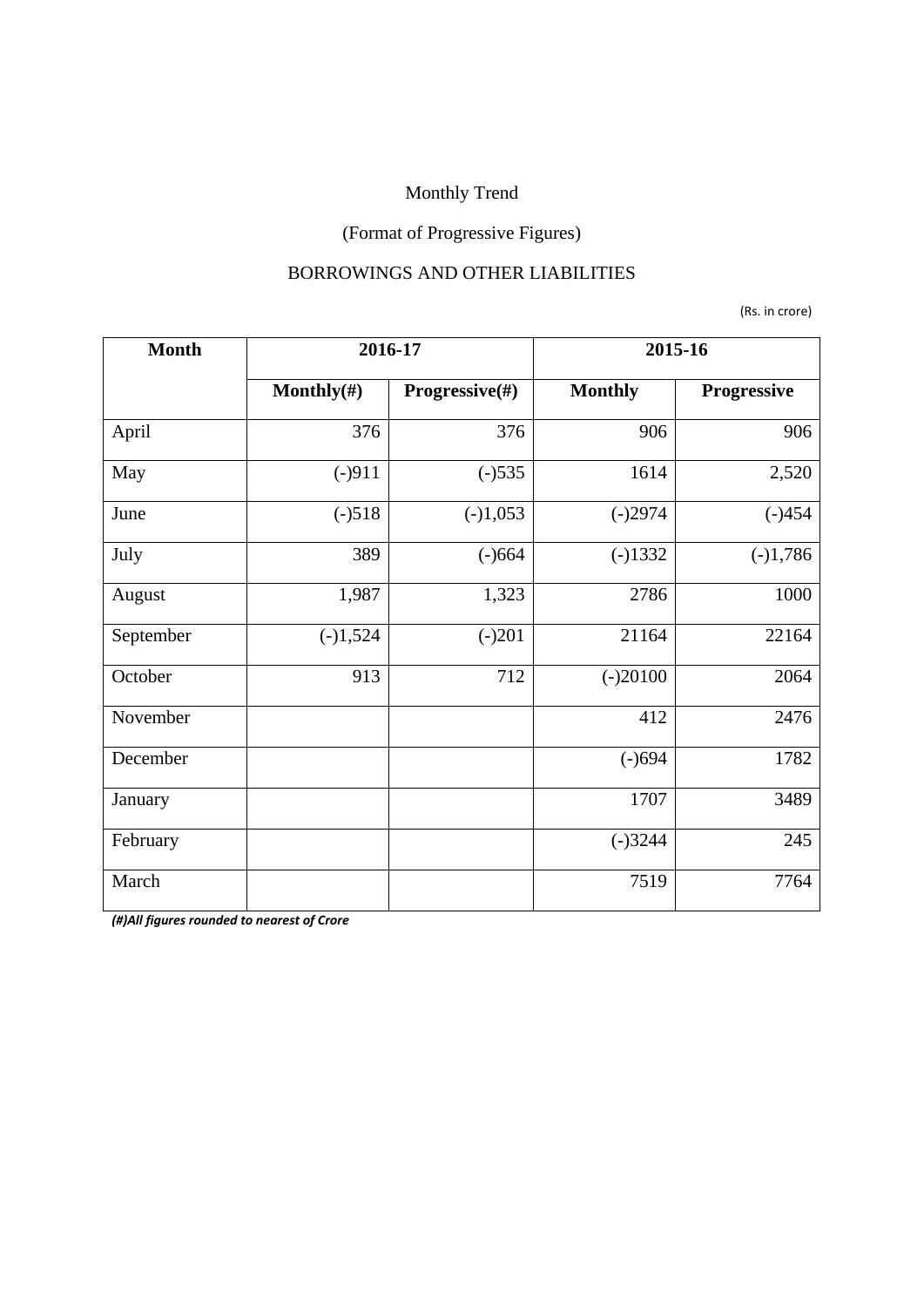# (Format of Progressive Figures)

#### NON-PLAN EXPENDITURE ON REVENUE ACCOUNT

(Rs. in crore)

| <b>Month</b> | 2016-17        |                | 2015-16        |             |
|--------------|----------------|----------------|----------------|-------------|
|              | Monthly $(\#)$ | Progressive(#) | <b>Monthly</b> | Progressive |
| April        | 1,541          | 1,541          | 1,902          | 1,902       |
| May          | 1,985          | 3,526          | 2,060          | 3,962       |
| June         | 2,097          | 5,623          | 2,572          | 6,534       |
| July         | 2,370          | 7,993          | 2,441          | 8,975       |
| August       | 2,154          | 10,147         | 3092           | 12067       |
| September    | 3,066          | 13,213         | 1038           | 13105       |
| October      | 3,669          | 16,882         | 3540           | 16645       |
| November     |                |                | 2002           | 18647       |
| December     |                |                | 3191           | 21838       |
| January      |                |                | 2286           | 24124       |
| February     |                |                | 2916           | 27040       |
| March        |                |                | 6034           | 33074       |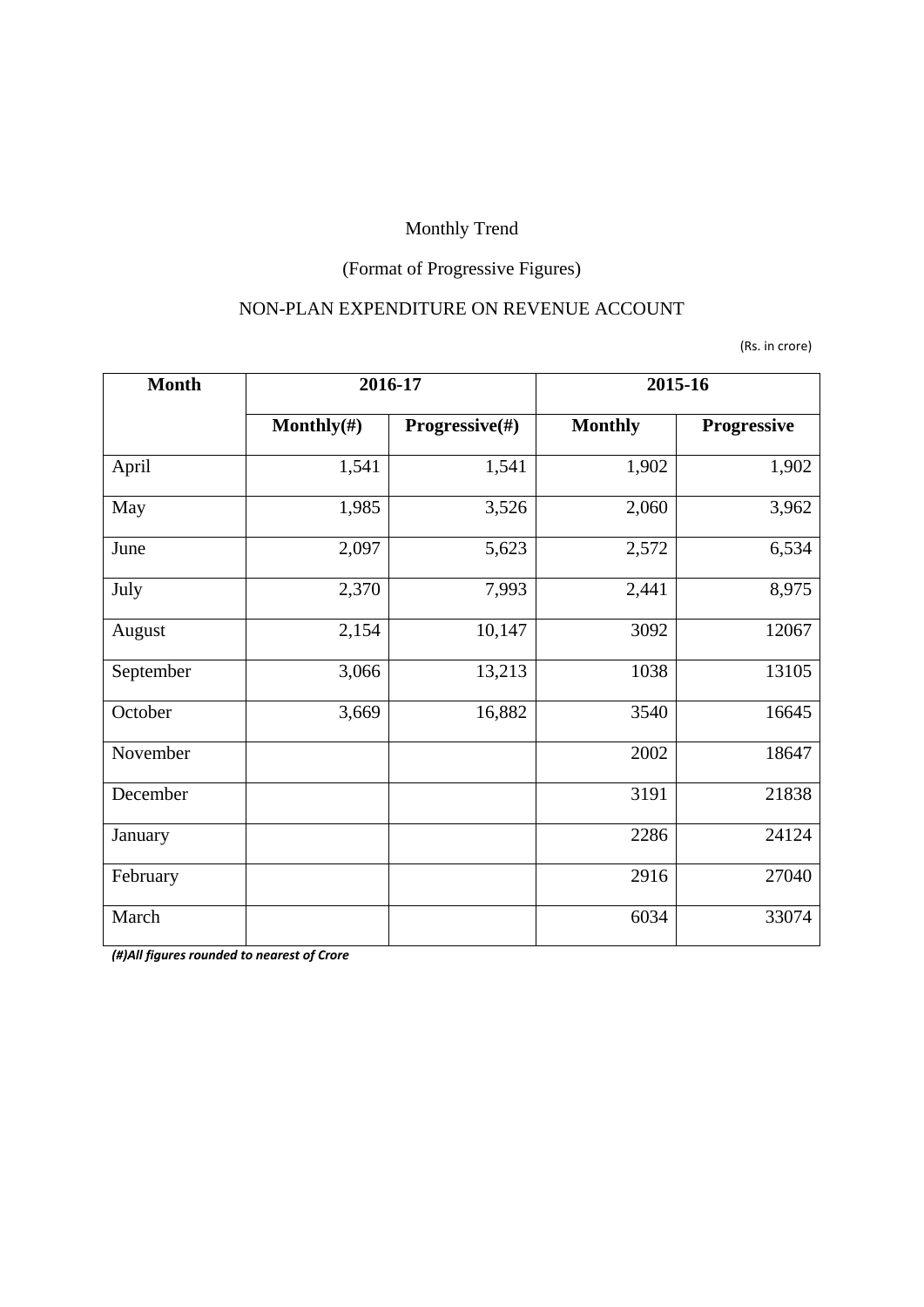## (Format of Progressive Figures)

#### NON-PLAN EXPENDITURE ON INTEREST PAYMENTS

(Rs. in crore)

| <b>Month</b> | 2016-17        |                |                          | 2015-16     |
|--------------|----------------|----------------|--------------------------|-------------|
|              | Monthly $(\#)$ | Progressive(#) | <b>Monthly</b>           | Progressive |
| April        |                |                | $\overline{\phantom{0}}$ |             |
| May          | 138            | 138            | $\overline{\phantom{0}}$ |             |
| June         | 273            | 411            | 402                      | 402         |
| July         | 98             | 509            | 295                      | 697         |
| August       | 01             | 510            | 02                       | 699         |
| September    | 642            | 1,152          | $(-)02$                  | 697         |
| October      | 387            | 1,539          | 454                      | 1151        |
| November     |                |                | 206                      | 1357        |
| December     |                |                | 307                      | 1664        |
| January      |                |                | 01                       | 1665        |
| February     |                |                | 641                      | 2306        |
| March        |                |                | 211                      | 2517        |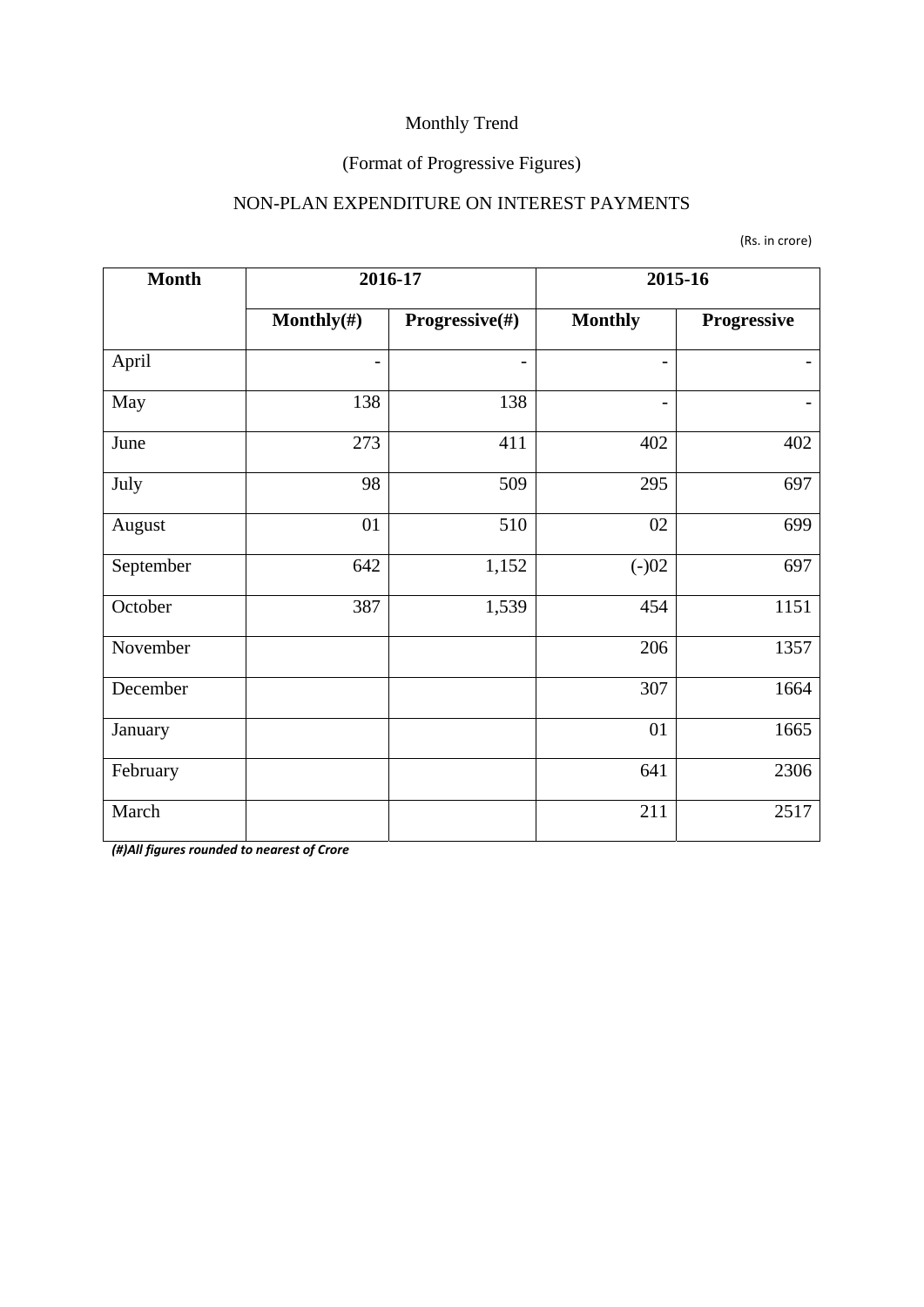#### (Format of Progressive Figures)

#### NON-PLAN EXPENDITURE ON CAPITAL ACCOUNT

(Rs. in crore)

| <b>Month</b> | 2016-17        |                |                | 2015-16     |
|--------------|----------------|----------------|----------------|-------------|
|              | Monthly $(\#)$ | Progressive(#) | <b>Monthly</b> | Progressive |
| April        | 07             | 07             | 37             | 37          |
| May          | 04             | 11             | 28             | 65          |
| June         | 34             | 45             | 20             | 85          |
| July         | 49             | 94             | 24             | 109         |
| August       | 75             | 169            | 77             | 186         |
| September    | 25             | 194            | 98             | 284         |
| October      | 126            | 320            | 69             | 353         |
| November     |                |                | 98             | 451         |
| December     |                |                | 54             | 505         |
| January      |                |                | 74             | 579         |
| February     |                |                | 130            | 709         |
| March        |                |                | 730            | 1439        |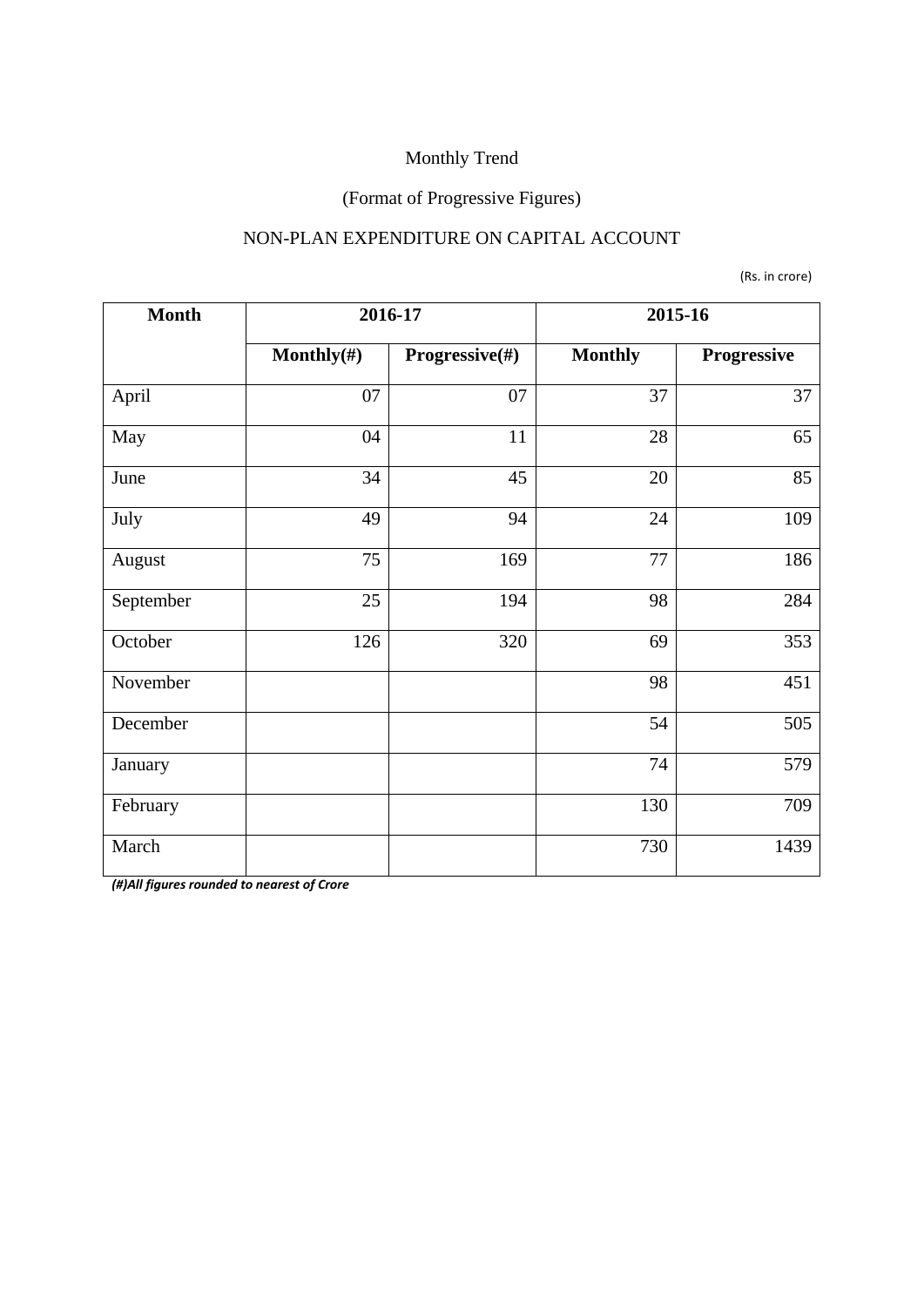# (Format of Progressive Figures)

#### PLAN EXPENDITURE ON REVENUE ACCOUNT

(Rs. in crore)

| <b>Month</b> | 2016-17        |                | 2015-16        |             |
|--------------|----------------|----------------|----------------|-------------|
|              | Monthly $(\#)$ | Progressive(#) | <b>Monthly</b> | Progressive |
| April        | 09             | 09             | 05             | 05          |
| May          | 319            | 328            | $(-)01$        | 04          |
| June         | 122            | 450            | 397            | 401         |
| July         | 273            | 723            | 36             | 437         |
| August       | 46             | 769            | 12             | 449         |
| September    | 54             | 823            | 02             | 451         |
| October      | 55             | 878            | 30             | 481         |
| November     |                |                | 18             | 499         |
| December     |                |                | 15             | 514         |
| January      |                |                | 191            | 705         |
| February     |                |                | 190            | 895         |
| March        |                |                | 311            | 1206        |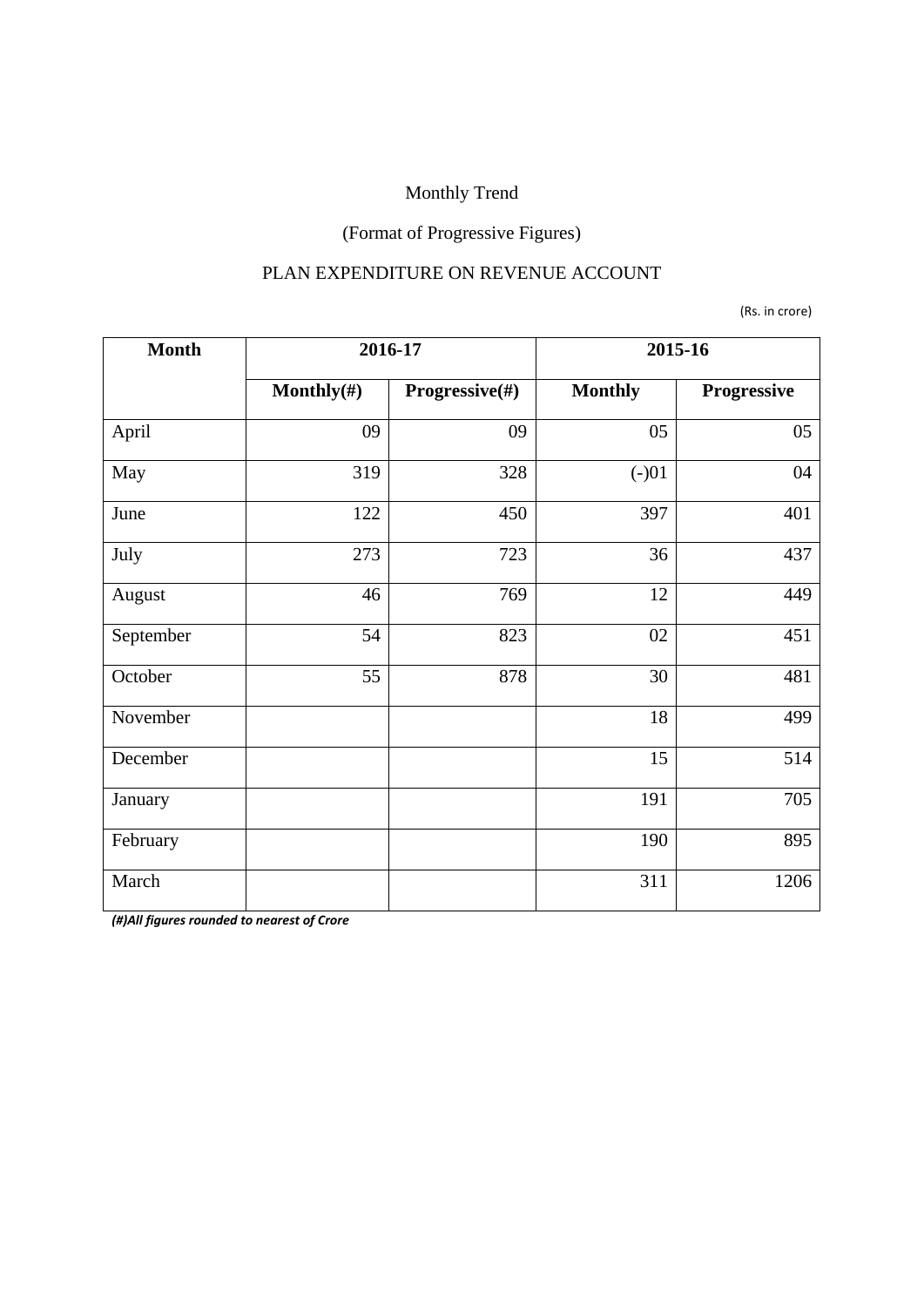## (Format of Progressive Figures)

#### PLAN EXPENDITURE ON CAPITAL ACCOUNT

(Rs. in crore)

| <b>Month</b> | 2016-17        |                |                | 2015-16     |
|--------------|----------------|----------------|----------------|-------------|
|              | Monthly $(\#)$ | Progressive(#) | <b>Monthly</b> | Progressive |
| April        | 25             | 25             | 12             | 12          |
| May          | 284            | 309            | $(-)03$        | 09          |
| June         | 336            | 645            | 173            | 182         |
| July         | 613            | 1,258          | 147            | 329         |
| August       | 194            | 1,452          | 116            | 445         |
| September    | 321            | 1,773          | 189            | 634         |
| October      | 297            | 2,070          | 408            | 1042        |
| November     |                |                | 417            | 1459        |
| December     |                |                | 564            | 2023        |
| January      |                |                | 403            | 2426        |
| February     |                |                | 451            | 2877        |
| March        |                |                | 2821           | 5698        |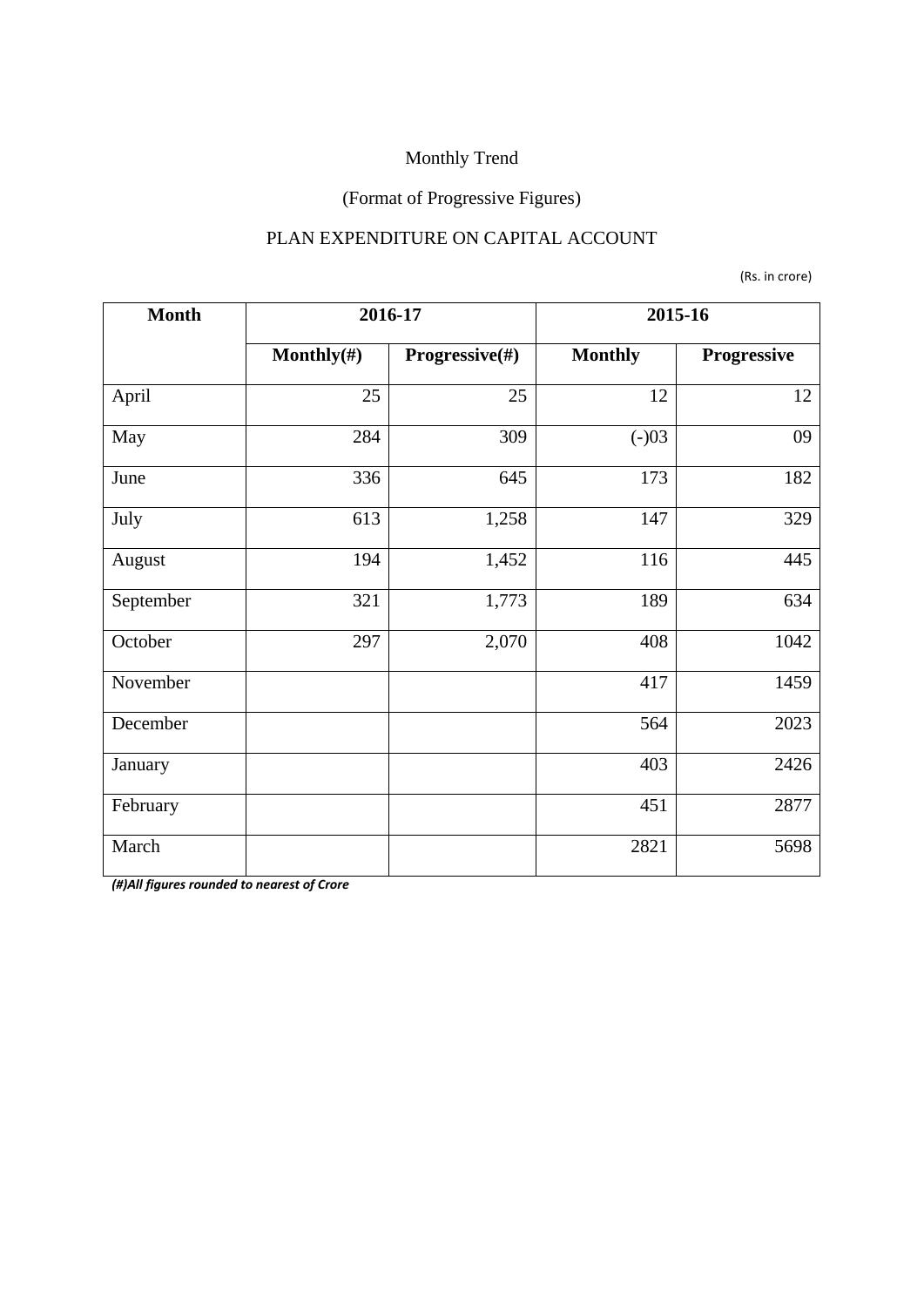## (Format of Progressive Figures)

#### TOTAL EXPENDITURE ON REVENUE ACCOUNT

| <b>Month</b> | 2016-17        |                | 2015-16        |             |  |
|--------------|----------------|----------------|----------------|-------------|--|
|              | Monthly $(\#)$ | Progressive(#) | <b>Monthly</b> | Progressive |  |
| April        | 1,550          | 1,550          | 1,907          | 1,907       |  |
| May<br>2,304 |                | 3,854          | 2,059          | 3,966       |  |
| June         | 2,219          | 6,073          | 2,969          | 6,935       |  |
| July         | 2,643          | 8,716          | 2,477          | 9,412       |  |
| August       | 2,200          |                | 3104           | 12516       |  |
| September    | 3,120          | 14,036         | 1040           | 13556       |  |
| October      | 3,724          | 17,760         | 3571           | 17127       |  |
| November     |                |                | 2019           | 19146       |  |
| December     |                |                | 3206           | 22352       |  |
| January      |                |                | 2477           | 24829       |  |
| February     |                |                | 3106           | 27935       |  |
| March        |                |                | 6345           | 34280       |  |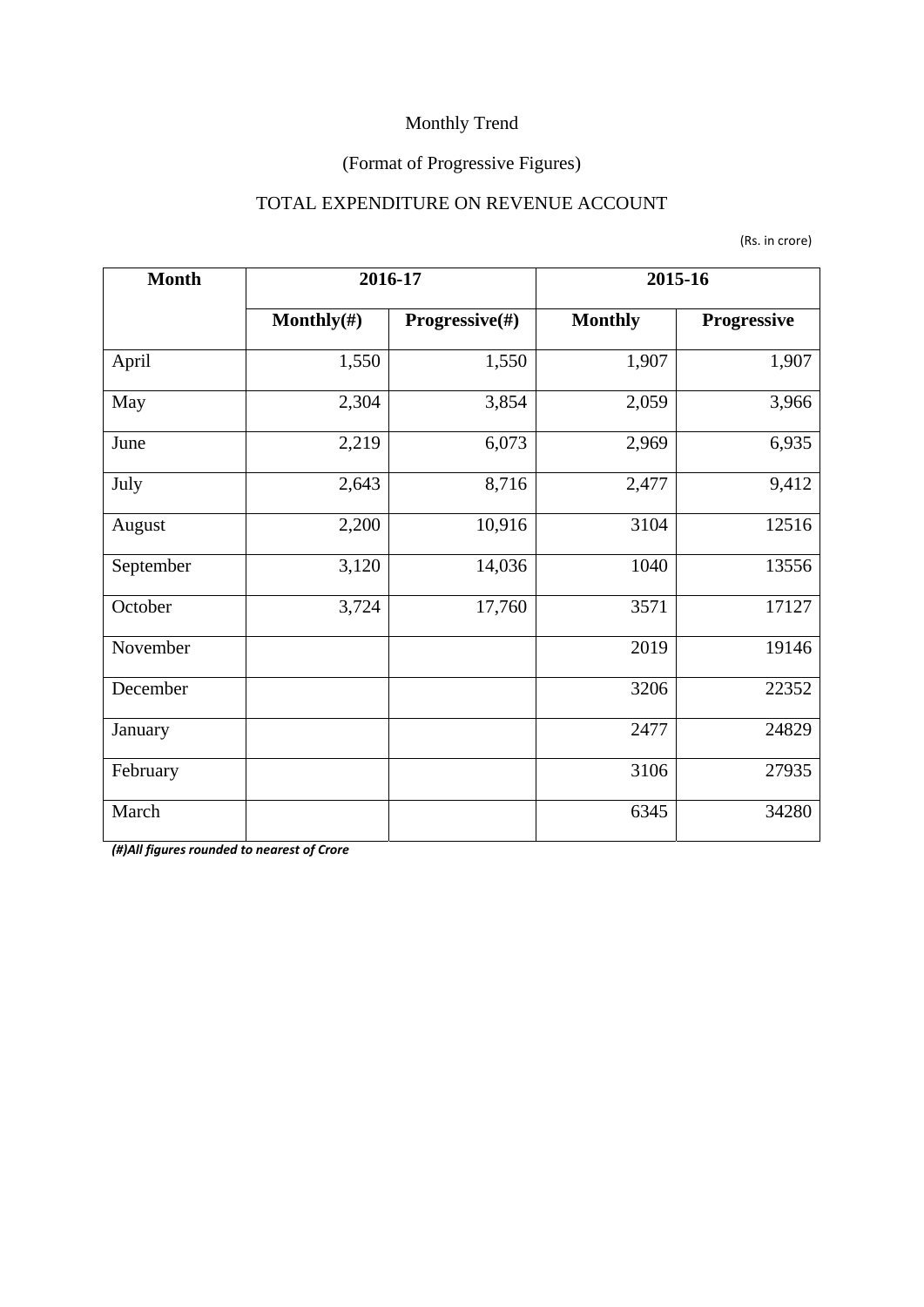## (Format of Progressive Figures)

#### TOTAL EXPENDITURE ON CAPITAL ACCOUNT

(Rs. in crore)

| <b>Month</b> |                | 2016-17        | 2015-16        |             |  |
|--------------|----------------|----------------|----------------|-------------|--|
|              | Monthly $(\#)$ | Progressive(#) | <b>Monthly</b> | Progressive |  |
| April        | 32             | 32             | 49             | 49          |  |
| May          | 288            | 320            | 25             | 74          |  |
| June         | 370            | 690            | 193            | 267         |  |
| July         | 662            | 1,352          | 171            | 438         |  |
| August       | 269            | 1,621          | 193            | 631         |  |
| September    | 346            | 1,967          | 287            | 918         |  |
| October      | 423            | 2,390          | 477            | 1395        |  |
| November     |                |                | 515            | 1910        |  |
| December     |                |                | 618            | 2528        |  |
| January      |                |                | 477            | 3005        |  |
| February     |                |                | 581            | 3586        |  |
| March        |                |                | 3551           | 7137        |  |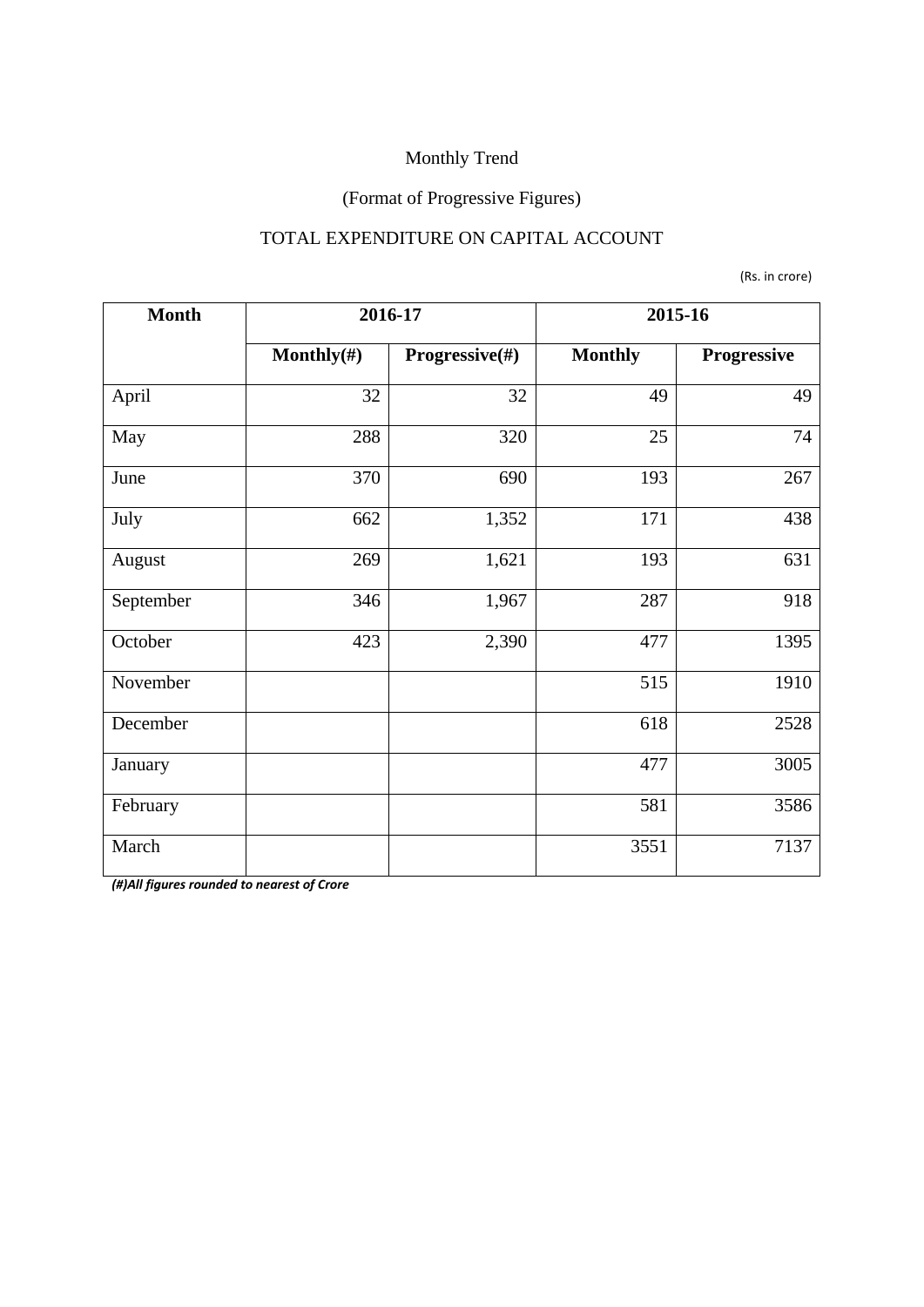## (Format of Progressive Figures)

#### LOANS AND ADVANCES DISBURSED

(Rs. in crore)

| <b>Month</b> | 2016-17        |                | 2015-16                  |                          |  |
|--------------|----------------|----------------|--------------------------|--------------------------|--|
|              | Monthly $(\#)$ | Progressive(#) | <b>Monthly</b>           | Progressive              |  |
| April        | (a)            | (a)            | $\overline{\phantom{0}}$ |                          |  |
| May          | 01             | 01             | $\overline{\phantom{0}}$ | $\overline{\phantom{a}}$ |  |
| June         | 03             | 04             | $\overline{\phantom{0}}$ |                          |  |
| July         | 02             | 06             | 04                       | 04                       |  |
| August       | 01             | 07             | 06                       | 10                       |  |
| September    | 12             | 19             | 08                       | 18                       |  |
| October      | 03             | 22             | $\overline{\phantom{a}}$ | 18                       |  |
| November     |                |                | 20                       | 38                       |  |
| December     |                |                | 01                       | 39                       |  |
| January      |                |                | 18                       | 57                       |  |
| February     |                |                | 28                       | 85                       |  |
| March        |                |                | $10\,$                   | 95                       |  |

*(#)All figures rounded to nearest of Crore* 

*(a) Rs. 0.10 crore only*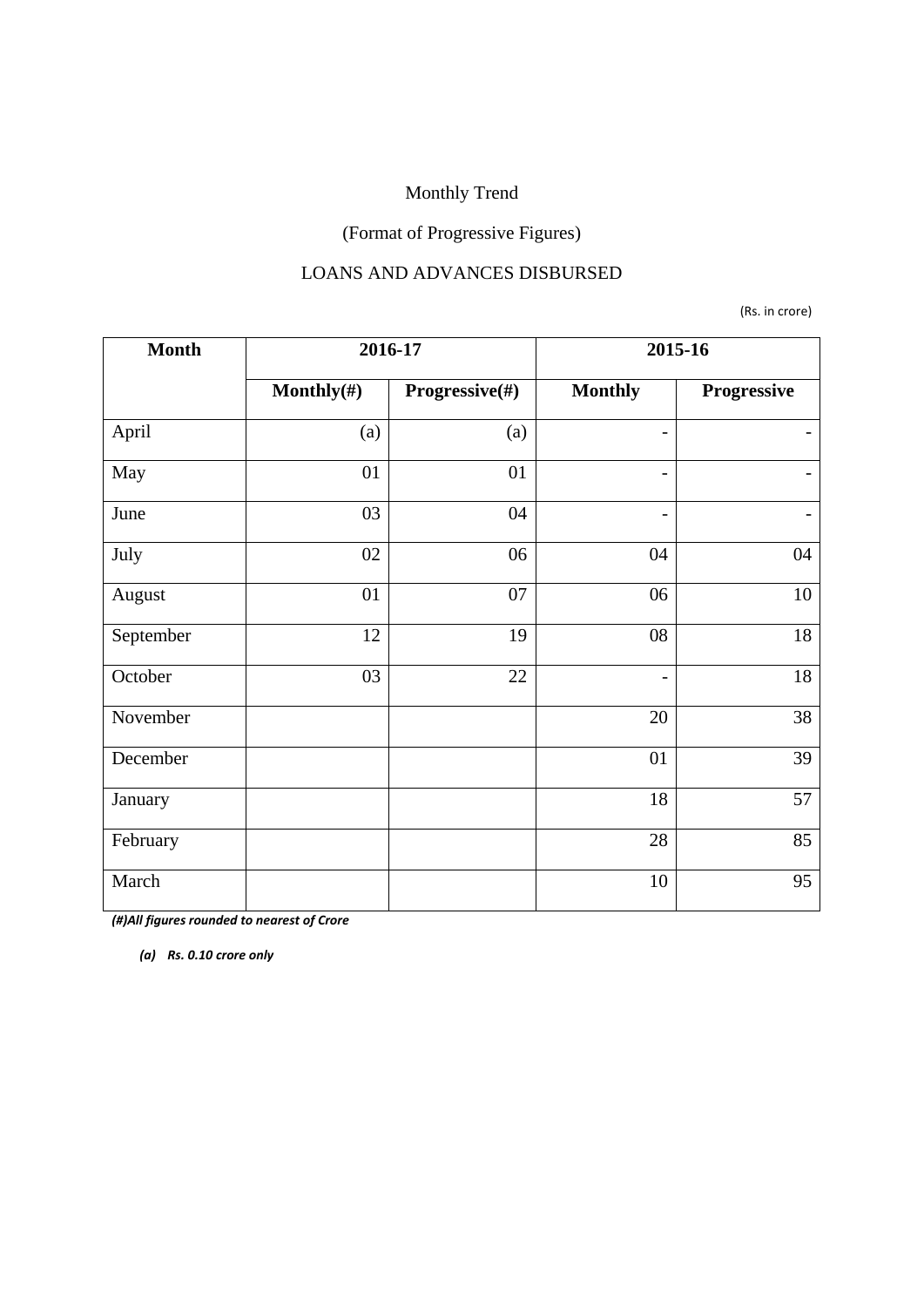## (Format of Progressive Figures)

#### REVENUE SURPLUS

(Rs. in crore)

| <b>Month</b>      | 2016-17           |                | 2015-16        |             |  |
|-------------------|-------------------|----------------|----------------|-------------|--|
|                   | Monthly $(\#)$    | Progressive(#) | <b>Monthly</b> | Progressive |  |
| April             | $(-)346$          | $(-)346$       | $(-)857$       | $(-)857$    |  |
| May<br>$(+)1,200$ |                   | $(+)854$       | $(-)1,589$     | $(-)2,446$  |  |
| June              | $(+)890$          |                | 3,167          | 721         |  |
| July              | $(+)262$          | 2,006          | 1,507          | 2,228       |  |
| August            | 289<br>$(-)1,717$ |                | $(-)2588$      | $(-)360$    |  |
| September         | 1,882             | 2,171          | $(-)870$       | $(-)1230$   |  |
| October           | $(-)487$          | 1,684          | 576            | $(-)654$    |  |
| November          |                   |                | 123            | $(-)531$    |  |
| December          |                   |                | 1313           | 782         |  |
| January           |                   |                | $(-)1212$      | $(-)430$    |  |
| February          |                   |                | 3852           | 3422        |  |
| March             |                   |                | $(-)3958$      | $(-)536$    |  |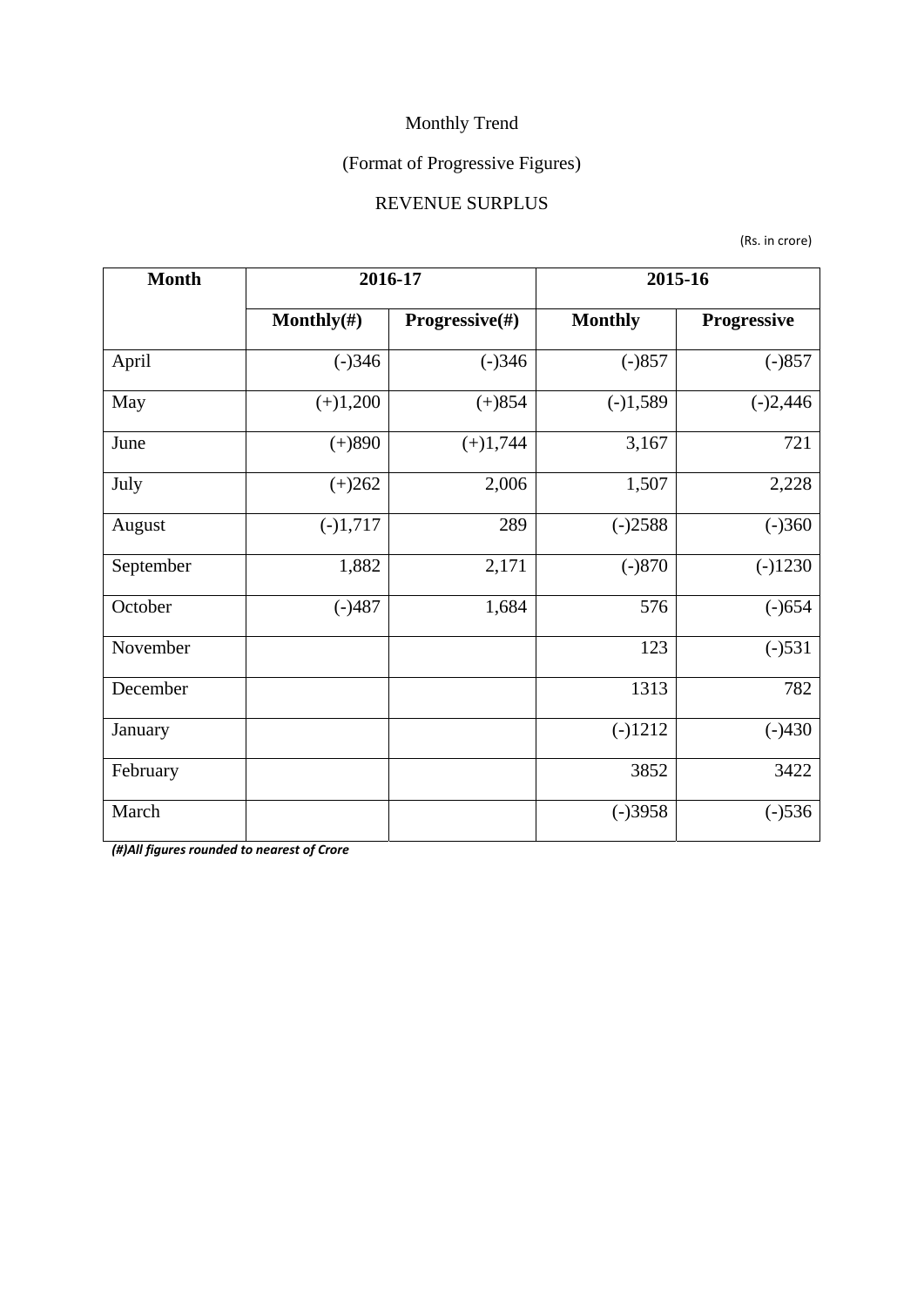# (Format of Progressive Figures)

## FISCAL DEFICIT

(Rs. in crore)

| <b>Month</b>    | 2016-17        |                | 2015-16        |             |  |
|-----------------|----------------|----------------|----------------|-------------|--|
|                 | Monthly $(\#)$ | Progressive(#) | <b>Monthly</b> | Progressive |  |
| April           | 376            | 376            | 906            | 906         |  |
| $(-)911$<br>May |                | $(-)535$       | 1,614          | 2,520       |  |
| June            | $(-)518$       | $(-)1,053$     | $(-)2066$      | 454         |  |
| July            | 389            |                | 1332           | 1786        |  |
| August          | 1,987          | 1,323          | $(-)786$       | 1000        |  |
| September       | $(-)1,524$     | $(-)201$       | 1164           | 2164        |  |
| October         | 913            | 712            | $(-)100$       | 2064        |  |
| November        |                |                | 412            | 2476        |  |
| December        |                |                | 694            | 1782        |  |
| January         |                |                | 1707           | 3489        |  |
| February        |                |                | $(-)3244$      | 245         |  |
| March           |                |                | 7519           | 7764        |  |